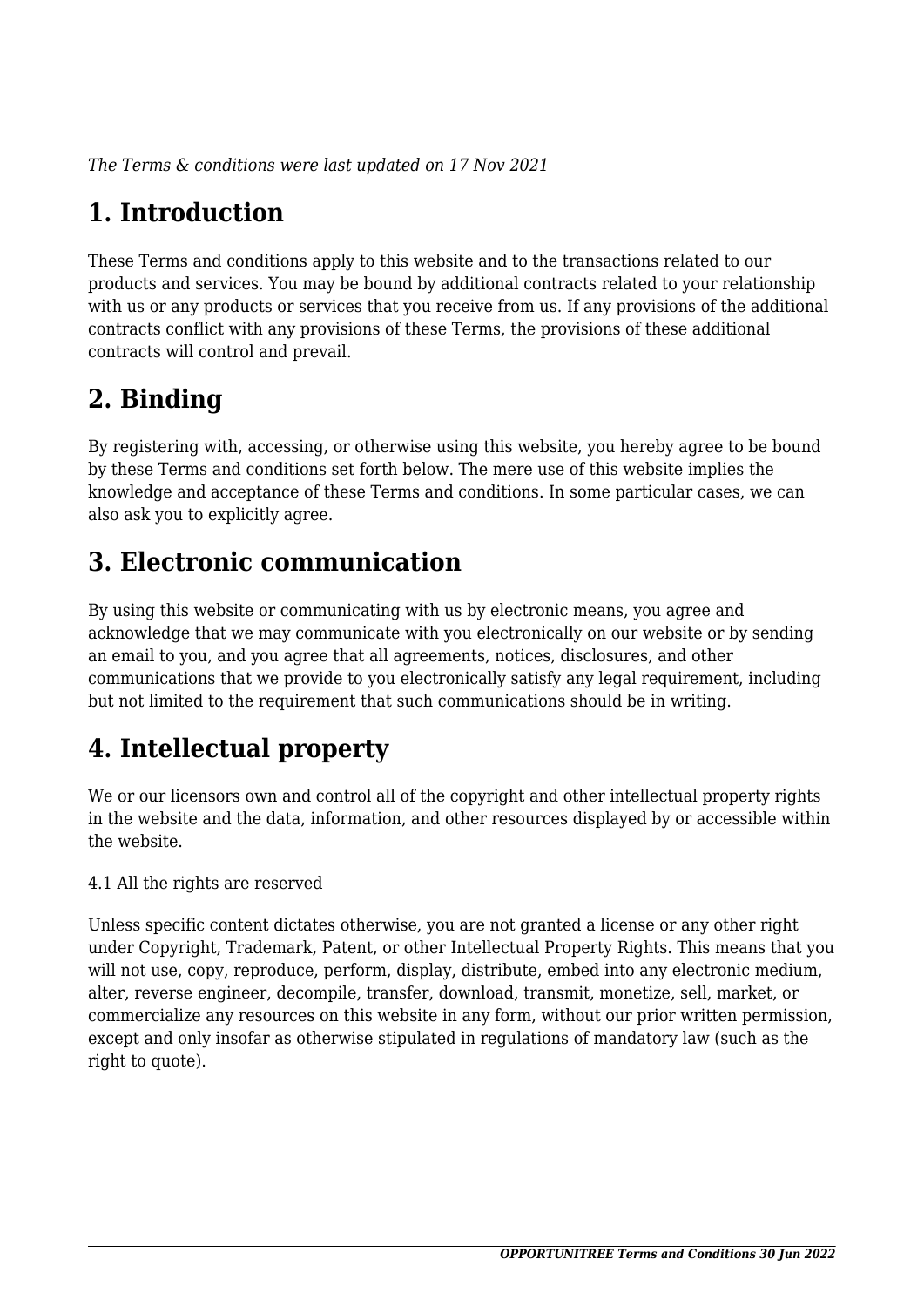## **5. Newsletter**

Notwithstanding the foregoing, you may forward our newsletter in the electronic form to others who may be interested in visiting our website.

# **6. Third-party property**

Our website may include hyperlinks or other references to other party's websites. We do not monitor or review the content of other party's websites which are linked to from this website. Products or services offered by other websites shall be subject to the applicable Terms and Conditions of those third parties. Opinions expressed or material appearing on those websites are not necessarily shared or endorsed by us.

We will not be responsible for any privacy practices or content of these sites. You bear all risks associated with the use of these websites and any related third-party services. We will not accept any responsibility for any loss or damage in whatever manner, however caused, resulting from your disclosure to third parties of personal information.

### **7. Responsible use**

By visiting our website, you agree to use it only for the purposes intended and as permitted by these Terms, any additional contracts with us, and applicable laws, regulations, and generally accepted online practices and industry guidelines. You must not use our website or services to use, publish or distribute any material which consists of (or is linked to) malicious computer software; use data collected from our website for any direct marketing activity, or conduct any systematic or automated data collection activities on or in relation to our website.

Engaging in any activity that causes, or may cause, damage to the website or that interferes with the performance, availability, or accessibility of the website is strictly prohibited.

## **8. Idea submission**

Do not submit any ideas, inventions, works of authorship, or other information that can be considered your own intellectual property that you would like to present to us unless we have first signed an agreement regarding the intellectual property or a non-disclosure agreement. If you disclose it to us absent such written agreement, you grant to us a worldwide, irrevocable, non-exclusive, royalty-free license to use, reproduce, store, adapt, publish, translate and distribute your content in any existing or future media.

## **9. Termination of use**

We may, in our sole discretion, at any time modify or discontinue access to, temporarily or permanently, the website or any Service thereon. You agree that we will not be liable to you or any third party for any such modification, suspension or discontinuance of your access to, or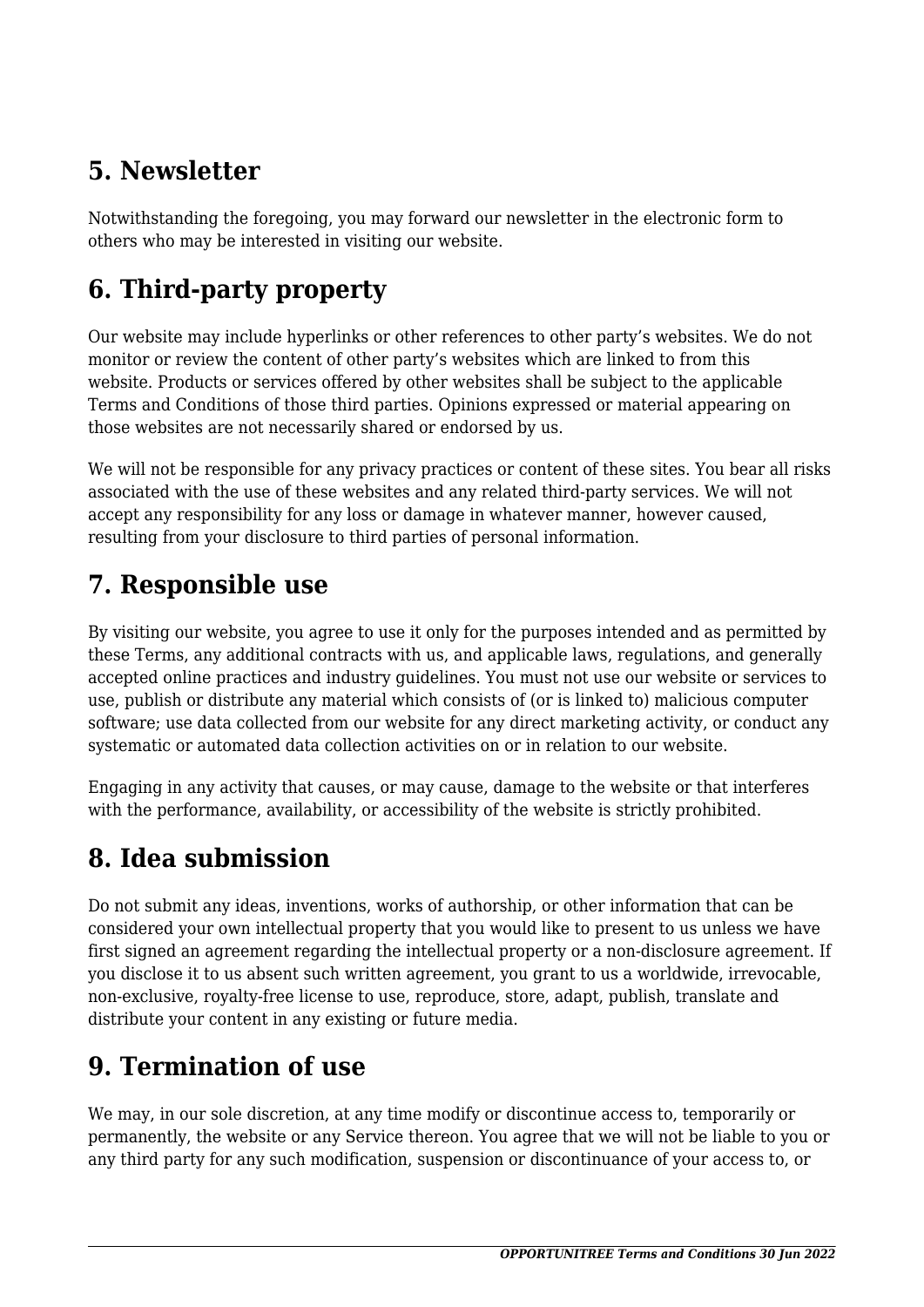use of, the website or any content that you may have shared on the website. You will not be entitled to any compensation or other payment, even if certain features, settings, and/or any Content you have contributed or have come to rely on, are permanently lost. You must not circumvent or bypass, or attempt to circumvent or bypass, any access restriction measures on our website.

### **10. Warranties and liability**

Nothing in this section will limit or exclude any warranty implied by law that it would be unlawful to limit or to exclude. This website and all content on the website are provided on an "as is" and "as available" basis and may include inaccuracies or typographical errors. We expressly disclaim all warranties of any kind, whether express or implied, as to the availability, accuracy, or completeness of the Content. We make no warranty that:

- this website or our content will meet your requirements;
- this website will be available on an uninterrupted, timely, secure, or error-free basis.

Nothing on this website constitutes or is meant to constitute, legal, financial or medical advice of any kind. If you require advice you should consult an appropriate professional.

The following provisions of this section will apply to the maximum extent permitted by applicable law and will not limit or exclude our liability in respect of any matter which it would be unlawful or illegal for us to limit or to exclude our liability. In no event will we be liable for any direct or indirect damages (including any damages for loss of profits or revenue, loss or corruption of data, software or database, or loss of or harm to property or data) incurred by you or any third party, arising from your access to, or use of, our website.

Except to the extent any additional contract expressly states otherwise, our maximum liability to you for all damages arising out of or related to the website or any products and services marketed or sold through the website, regardless of the form of legal action that imposes liability (whether in contract, equity, negligence, intended conduct, tort or otherwise) will be limited to the total price that you paid to us to purchase such products or services or use the website. Such limit will apply in the aggregate to all of your claims, actions and causes of action of every kind and nature.

### **11. Privacy**

To access our website and/or services, you may be required to provide certain information about yourself as part of the registration process. You agree that any information you provide will always be accurate, correct, and up to date.

We have developed a policy to address any privacy concerns you may have. For more information, please see our **Privacy Statement** and our **[Cookie Policy](#page--1-0)**.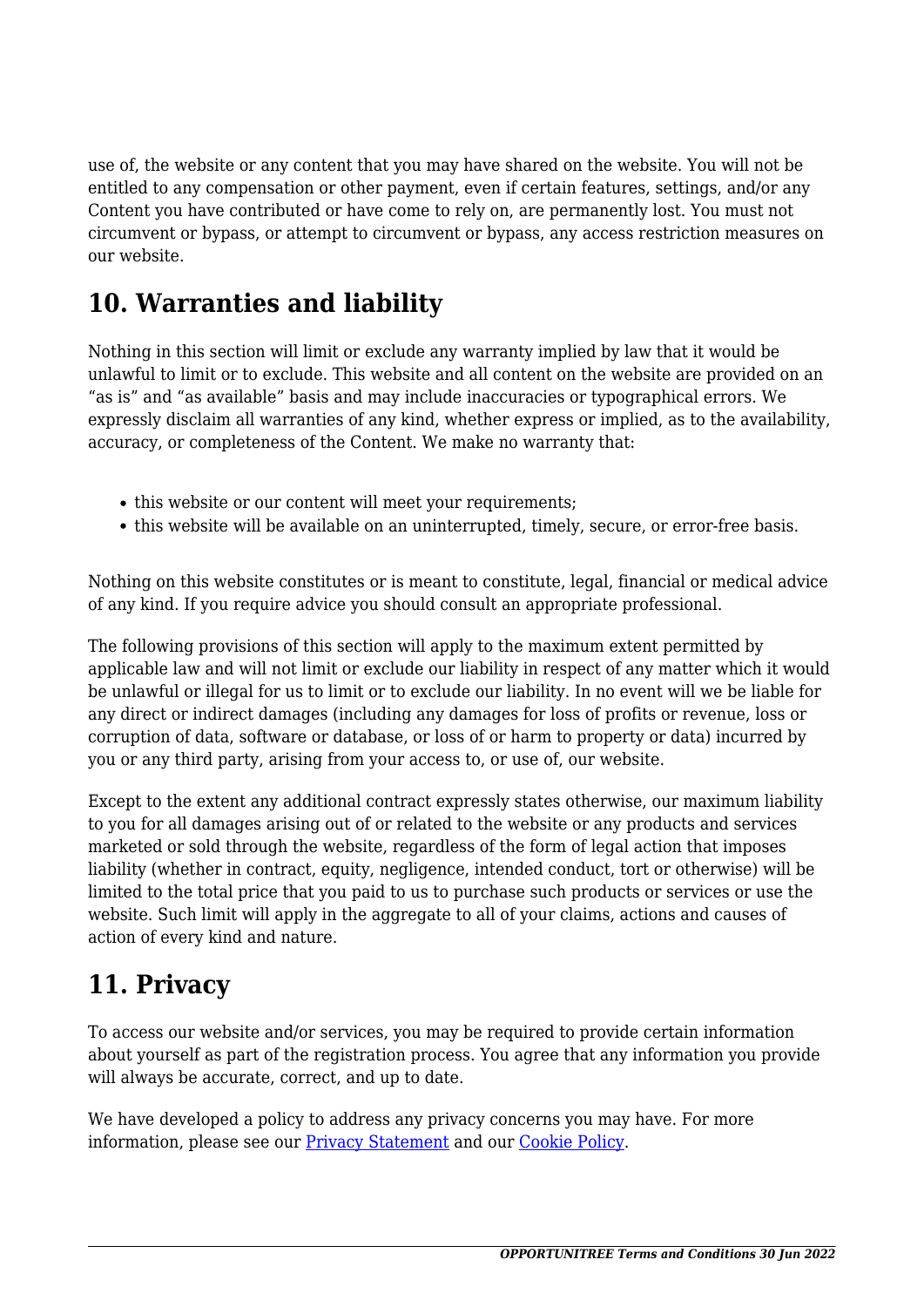## **12. Export restrictions / Legal compliance**

Access to the website from territories or countries where the Content or purchase of the products or Services sold on the website is illegal is prohibited. You may not use this website in violation of export laws and regulations of The Netherlands.

#### **13. Assignment**

You may not assign, transfer or sub-contract any of your rights and/or obligations under these Terms and conditions, in whole or in part, to any third party without our prior written consent. Any purported assignment in violation of this Section will be null and void.

### **14. Breaches of these Terms and conditions**

Without prejudice to our other rights under these Terms and Conditions, if you breach these Terms and Conditions in any way, we may take such action as we deem appropriate to deal with the breach, including temporarily or permanently suspending your access to the website, contacting your internet service provider to request that they block your access to the website, and/or commence legal action against you.

## **15. Force majeure**

Except for obligations to pay money hereunder, no delay, failure or omission by either party to carry out or observe any of its obligations hereunder will be deemed to be a breach of these Terms and conditions if and for as long as such delay, failure or omission arises from any cause beyond the reasonable control of that party.

# **16. Indemnification**

You agree to indemnify, defend and hold us harmless, from and against any and all claims, liabilities, damages, losses and expenses, relating to your violation of these Terms and conditions, and applicable laws, including intellectual property rights and privacy rights. You will promptly reimburse us for our damages, losses, costs and expenses relating to or arising out of such claims.

## **17. Waiver**

Failure to enforce any of the provisions set out in these Terms and Conditions and any Agreement, or failure to exercise any option to terminate, shall not be construed as waiver of such provisions and shall not affect the validity of these Terms and Conditions or of any Agreement or any part thereof, or the right thereafter to enforce each and every provision.